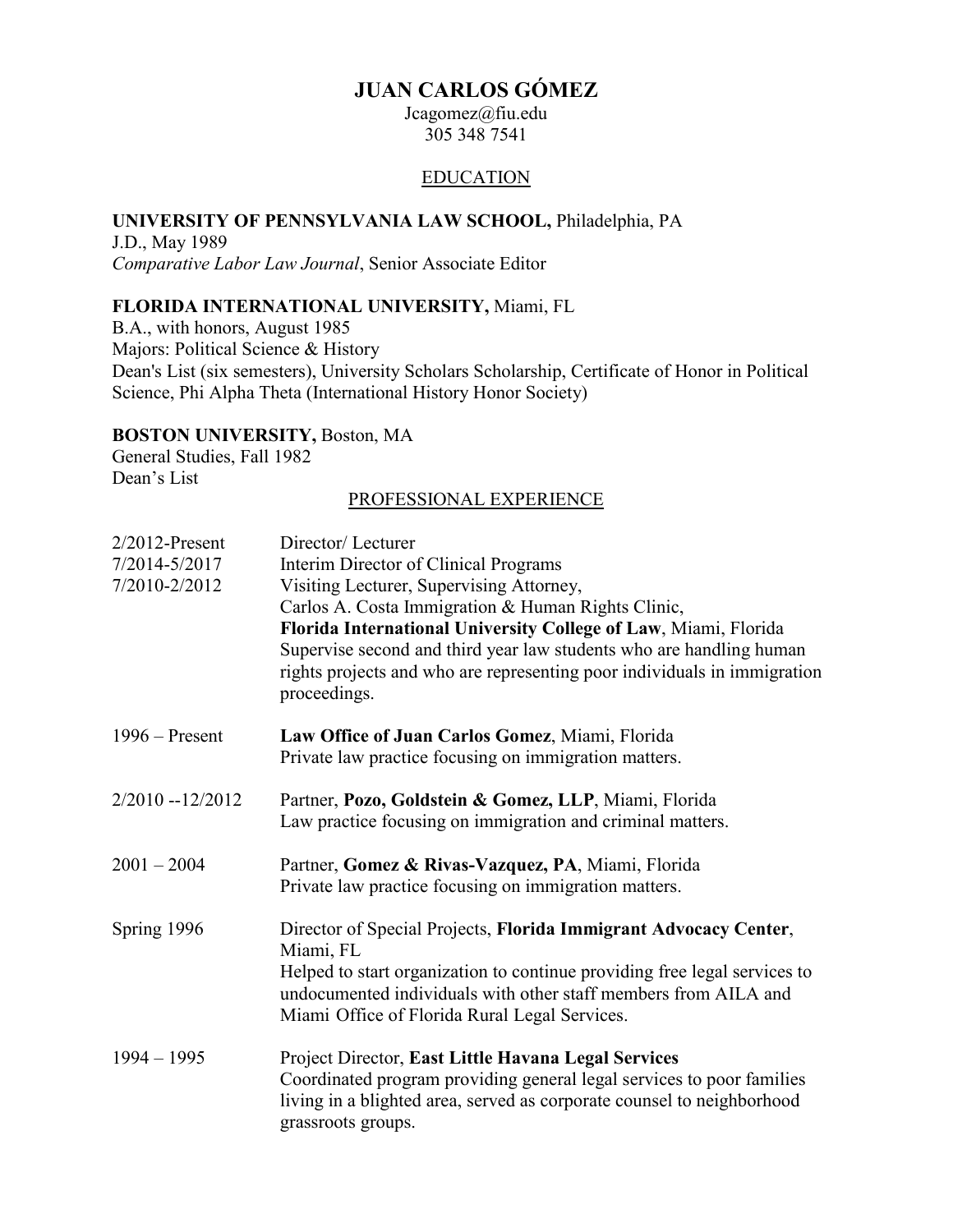*Juan Carlos Gómez*

| Page 2 of 3                |                                                                                                                                                                                                                                                                                                                                                                                                                                                                                                                                                                        |
|----------------------------|------------------------------------------------------------------------------------------------------------------------------------------------------------------------------------------------------------------------------------------------------------------------------------------------------------------------------------------------------------------------------------------------------------------------------------------------------------------------------------------------------------------------------------------------------------------------|
| $1992 - 1995$              | <b>Staff Attorney, American Immigration Lawyers Association, South</b><br>Florida Chapter Pro Bono Project/Legal Services of Greater Miami,<br>Inc., Miami, FL<br>Represented poor undocumented individuals in immigration proceedings.                                                                                                                                                                                                                                                                                                                                |
| 1991-1992                  | <b>Staff Attorney, American Friends Service Committee,</b><br><b>Central American Asylum Project</b><br>Coordinated outreach program to eight sites throughout South Florida<br>focusing on representing Salvadorans and Guatemalan refugees in<br>immigration proceedings.                                                                                                                                                                                                                                                                                            |
| 1989-1990                  | Law Clerk, Honorable Philip Carchman<br>Superior Court of New Jersey, Trenton, New Jersey<br>Reviewed motions for judicial ruling, prepared drafts of decisions, and<br>served as small claims mediator.                                                                                                                                                                                                                                                                                                                                                               |
|                            | TEACHING/SPEAKING                                                                                                                                                                                                                                                                                                                                                                                                                                                                                                                                                      |
|                            | Saint Thomas University, School of Law, Miami, Florida<br><b>Adjunct Professor</b><br>Fall 2003, 2004, 2005 Remedies<br>Fall 2002, Spring 2006 Administrative Law<br>Spring 2004, 2003 & 2002 & Fall 2000, Immigration Law<br>Florida International University, College of Law<br>Immigration Law, Each Fall and Spring semester since Fall 2011<br>Professional Responsibility Summer 2014<br>Legal Studies Institute, Miami, Florida<br>Lecturer, Taught & Co-taught Seminar in Spanish on United States Immigration<br>& Nationality Law for Latin American Lawyers |
|                            | OTHER LEGAL EXPERIENCE                                                                                                                                                                                                                                                                                                                                                                                                                                                                                                                                                 |
| Academic Year<br>1988-1989 | Research Assistant, Professor Regina Austin, University of Pennsylvania<br>Law School, Philadelphia, PA<br>Researched material for an advanced torts course, and assisted in drafting<br>articles on negligent and intentional infliction of emotional distress and<br>civil rights in the workplace.                                                                                                                                                                                                                                                                  |
| Summer 1988                | Summer Associate, Sandler, Travis & Rosenberg, Miami, FL                                                                                                                                                                                                                                                                                                                                                                                                                                                                                                               |

Drafted trial briefs, petitions, sales agreements, memoranda of law, and opinion letters involving international transactions. Summer 1987 Legal Intern, **Public Defender's Office**, Eleventh Judicial Circuit,

> Miami, FL Prepared motions and memoranda of law, interviewed clients and witnesses, and arranged pretrial release for clients unable to post bonds.